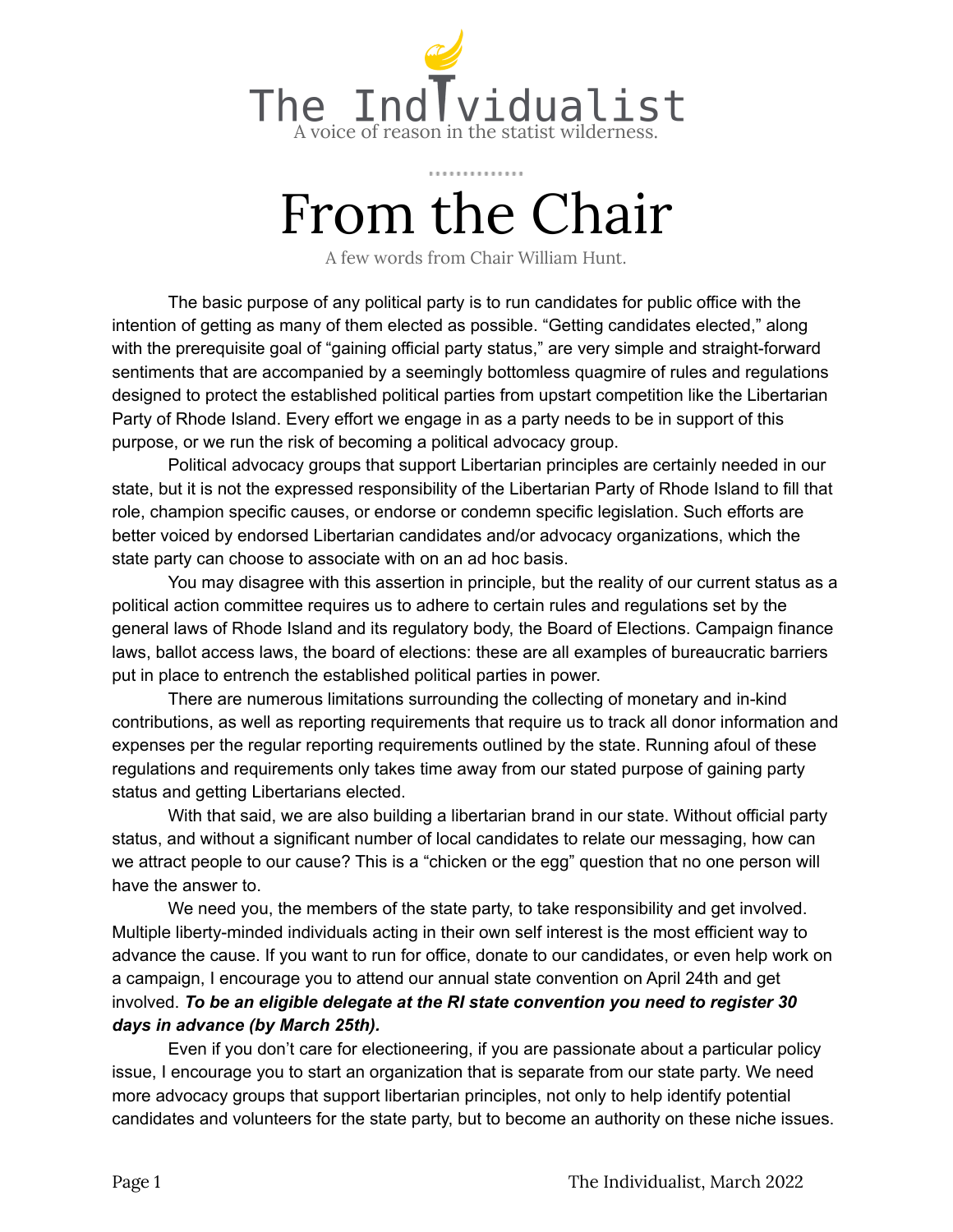Libertarian candidates can benefit from endorsements from these advocacy groups, much like establishment candidates do from the advocacy groups related to their political philosophy.

The state's liberty ecosystem cannot be a top-down, centrally-planned political party. I invite those who are critical of our efforts to step-up and do something to advance their particular cause. We are a voluntary organization operating within the constraints of the state and our state party bylaws. If you want to have any hope in changing either of those, you need to become a member and help shape that effort.

-Billy Hunt Chairman, LPRI

# Policy Report

News of note from the legislative session.

### **Despite Lifting of Restrictions, Rhode Island's State of Emergency Remains**

Dan McKee has now been governor of Rhode Island for more than a year. Following Gina Raimondo's appointment as Secretary of Commerce, Dan McKee assumed office on March 2, 2021. For almost the entirety of McKee's time in office, Rhode Island has been under a state of emergency over COVID-19. McKee last used his executive powers to [extend](https://governor.ri.gov/executive-orders/executive-order-22-23) the state of emergency on March 16. The original declaration of emergency over COVID-19 was issued by Raimondo on March 9, 2020. Rhode Island will be in a state of emergency until at least April 13, when McKee's most recent extension is set to expire.

The state's executive order relating to mandatory mask wearing in the state's public schools [expired](https://turnto10.com/news/local/no-mask-mandate-in-rhode-island) on March 4. School districts can now make a decision about whether to make mask wearing optional or mandatory.

Another pandemic-era deregulation, to-go alcohol, is now permanent. The General Assembly passed a bill permanently allowing restaurants to serve take-out drinks. The same bill also extended outdoor dining for another year.

## **Other News of Note**

- Rhode Island may legalize party-bikes. A [bill](https://status.rilegislature.gov/) allowing municipalities to "regulate the use of quadricycle passenger vehicles within their borders" has passed the House of Representatives and is awaiting action in the Senate.
- A [bill](https://www.rilegislature.gov/pressrelease/_layouts/RIL.PressRelease.ListStructure/Forms/DisplayForm.aspx?List=c8baae31%2D3c10%2D431c%2D8dcd%2D9dbbe21ce3e9&ID=372379&Web=2bab1515%2D0dcc%2D4176%2Da2f8%2D8d4beebdf488) that would legalize sale of up to one ounce of marijuana for individuals aged 21 and up and allow up to 10 ounces to be kept in a private residence. Should the bill become law, it will go into effect October 1. In addition to the state's seven percent sales tax, marijuana would be subject to a 10 percent excise tax and a three percent local tax for the municipality in which it is sold.
- Two other bills aimed at drug reform have also been introduced in the legislature. One would [decriminalize](http://webserver.rilin.state.ri.us/BillText/BillText22/HouseText22/H7715.pdf) psilocybin and buprenorphine and allow medical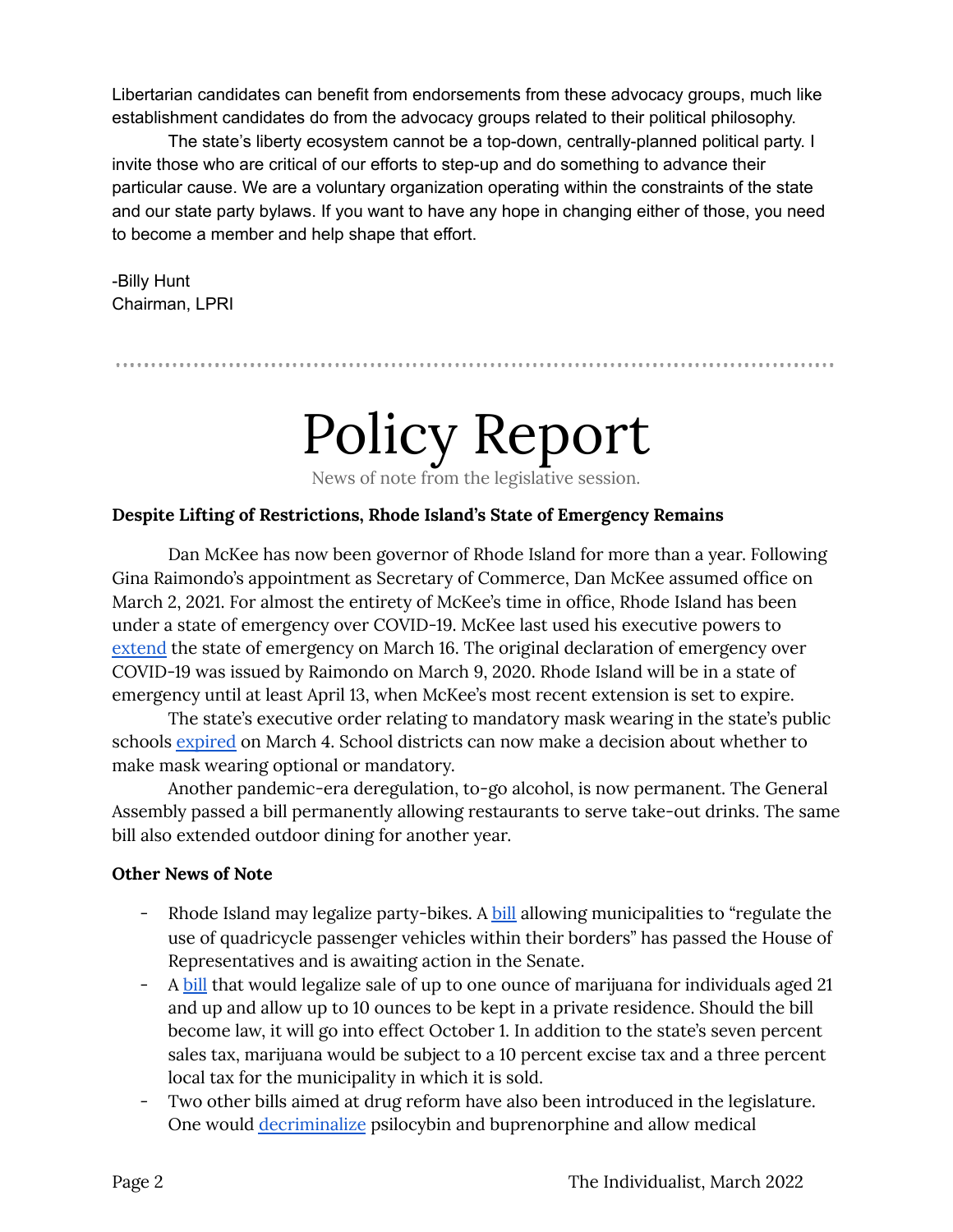practitioners to prescribe their use so long as they are "acting in good faith." The second bill would [decriminalize](https://webserver.rilegislature.gov/BillText22/HouseText22/H7896.pdf) possession of up to one ounce of most controlled substances, with the exception of fentanyl.

## From the Floor

A space for LPRI members to have their voices heard.

#### **To-go alcohol is the way to go**

The COVID-19 pandemic displayed how ridiculous many types of regulation are. In healthcare, licensing requirements were eased because they stood in the way of hospitals quickly hiring new staff to care for the seriously ill. Government officials suspended licensing requirements in the name of public health. Now, government officials are replacing many of those regulations, also in the name of protecting public health. Because we need licensing requirements to ensure qualified people are safely treating those who are sick. Except in an emergency, when they can apparently be suspended.

It's nice, therefore, to see government decide to do the right thing in at least one instance and leave relaxed rules allowing bars and restaurants to serve to-go alcohol in place. That allowing people to drive from their home to their favorite restaurant to pick up dinners and a margarita during the height of the pandemic didn't usher in a wave of driving under the influence charges is proof that regulations don't need to be tightened.

It's also proof that those regulations didn't need to exist in the first place. Individuals, for the most part, can operate responsibly without government there to guide them. That to-go alcohol will still be available in the state demonstrates this very effectively. But it shouldn't have to be demonstrated because the default position of government should not be to babysit adults until they prove themselves capable of being left alone.

-submitted anonymously

.............

*Have something to say about recent political events? We want to hear from you!*

*Send us your opinions, comments, and other miscellaneous musings about libertarian topics: [communications@lpri.us](mailto:communications@lpri.us). Use "From the Floor" in the subject line.*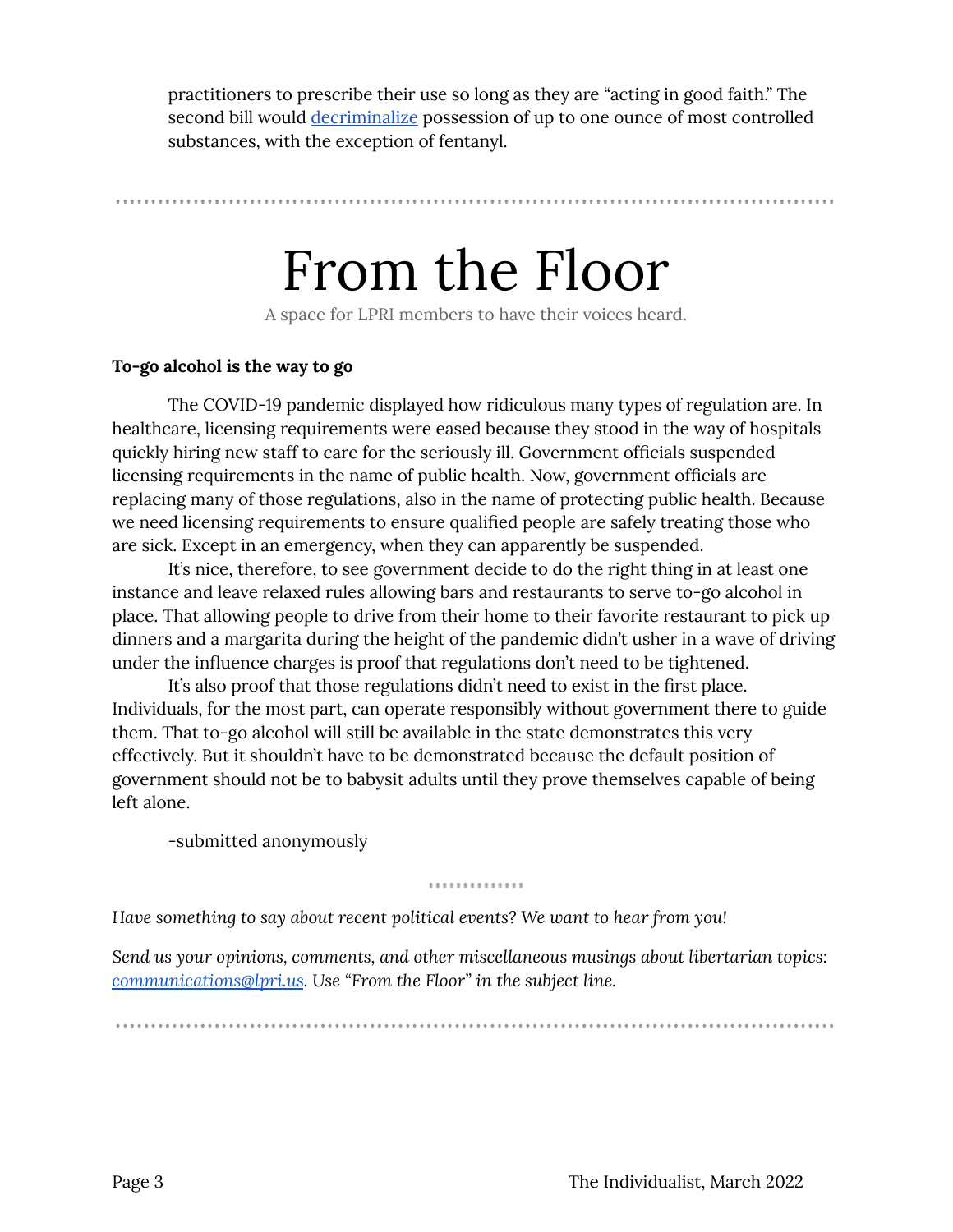# Join Us for our 2022 Convention

LPRI members: make your voice heard by showing up and voting.

After two years of pandemic restrictions driving our annual convention online, LPRI is back in person for our 2022 convention.

This year's convention will be held on Sunday, April 24 at Italian Corner Deli Market in East Providence. The convention will begin at noon, with a cold buffet lunch of salad and sandwiches available. Water and soft drinks will also be provided, but alcohol is bring your own.

Tickets to attend are \$35 per person. The business portion of the convention, which is free to attend, will follow. We'll be holding elections for party officers and delegates to the Libertarian National Convention.

The following positions are up for election this year:

- Vice-chair
- Treasurer
- Member at-large

In the event there are candidates for state office seeking the party's endorsement, a vote will also be held on candidate endorsements.

Italian Corner Deli Market is located at 10 Boyd Avenue in East Providence. On-site parking is available. An overflow lot is available behind Rumford Pet Center, which is adjacent to the restaurant.

For more information and to purchase tickets, visit our website: <https://lpri.us/events/2022-lpri-convention/>

Anyone who has been an LPRI member for at least 30 days is eligible to vote at the convention. Perks of becoming a member include:

- Only members are eligible to vote at our annual convention. In election years, votes on whether to award the party's endorsement to libertarian candidates for state and local office are held at conventions. Elections for Executive Committee officers occur at conventions, too.
- Only members can hold party offices. Members of the Executive Committee and directors and members of other committees that are part of the party's official structure, such as the Outreach Committee, Communication Committee, and Policy Committee, must be dues-paying members. If you have any interest in party leadership, or serving on a committee within the party, you must first become a member.
- Only members can serve as delegates to the Libertarian National Committee's nominating convention for presidential candidates. The number of delegates LPRI receives at the LNC convention is also determined by the number of members who